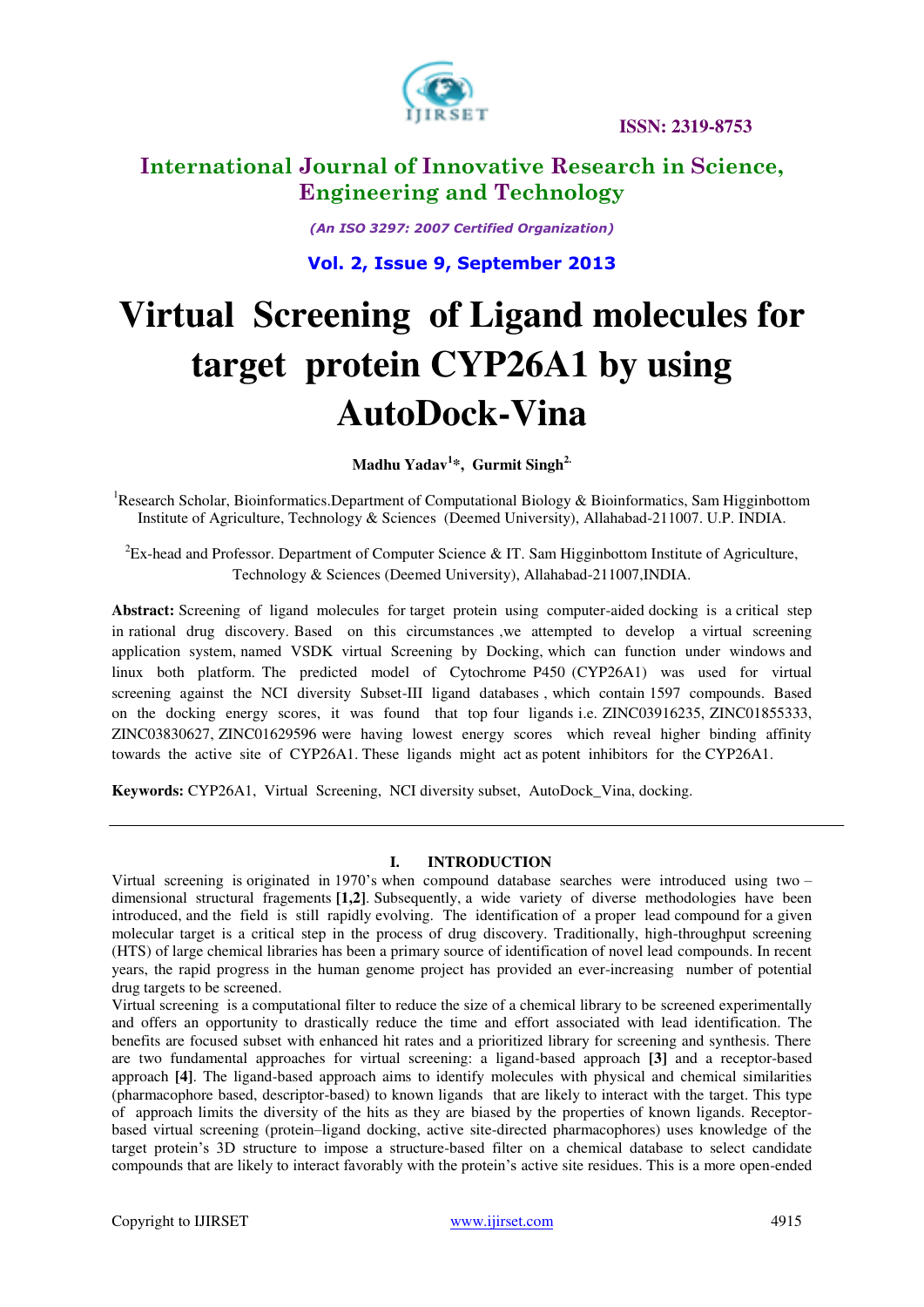

# **International Journal of Innovative Research in Science, Engineering and Technology**

*(An ISO 3297: 2007 Certified Organization)* 

### **Vol. 2, Issue 9, September 2013**

approach that allows the identification of structurally novel ligands that may have similar interactions like known ligands or may have different interactions with other parts of the binding site [5].

The goal of screening small molecules for drug discovery is to deliver new hit compounds to medicinal chemists that can act as starting points for the development of drug candidates. Computational chemistry and small molecules modeling provide tools that are commonly used to direct and increase the efficiency of laboratory screening by selecting or designing compounds to be tested**[6].**

#### **II. MATERIALS AND METHODS**

**A.** *Computer Enviornment :* VSDK is designed to run on any version of MS windows in addition to Linux platform. High performance computing system for virtual screening (IBM workstation×3400) with dual operating system [windows, linux (ubuntu)] with Java environment, high speed internet (broadband) connection, uninterrupted and stabilized power supply.

**B.** *Receptor-Based Virtual Screening :* Molecular recognition **[7]** is the fundamental basis for drug action in which drug molecules exhibit pharmacological activity by binding to a target protein and forming a stable protein–ligand complex. Receptor-based virtual screening (RBVS) aims to exploit the molecular recognition between a ligand and a target protein to select chemical entities that bind strongly to the active sites of biologically relevant targets for which the three-dimensional structures are known or inferred. This approach uses docking and scoring **[8]** to sort the candidates in a virtual library. The docking algorithms **[9]** with the prediction of ligand conformation and orientation (or pose) within the targeted active site of the receptor. The scoring methods evaluate the binding interactions between the target and the small molecule and aim to predict the biological activity of the compound based on the computed binding interactions. In RBVS, one starts with a 3D structure of a target protein and a 3D database of ligands and uses virtual filtering to dock and score compounds as a means to identify potential lead candidates for further analysis and improvement.

 **C.** *Details of Algorithm and the execution of virtual screening:* (A) Small-molecule database preparation: Choose library, strip counterions, add H-atoms, check/fix valency problems, protonate at physiological pH, calculate 2D properties, convert to 3D, energy minimize small molecule. (B) Target structure selection: Xray, NMR or homology model, quality of structure. (C) Filter library: Lipinski's Rule of Five, pharmacophore model. (D) Binding site definition: Ligand binding site, catalytic site, protein– protein interaction site. (E) Docking to predict ligand conformation and orientation at binding site. Scoring to evaluate the interaction energy between the target and the ligand. Visual inspection to select molecules showing good interactions with binding site residues. (F)Testing of virtual hits in biological assay for activity. (G) Lead optimization: Compounds showing biological activity further modified using medicinal chemistry, SAR, structural studies to get second-generation compounds (Figure 1).



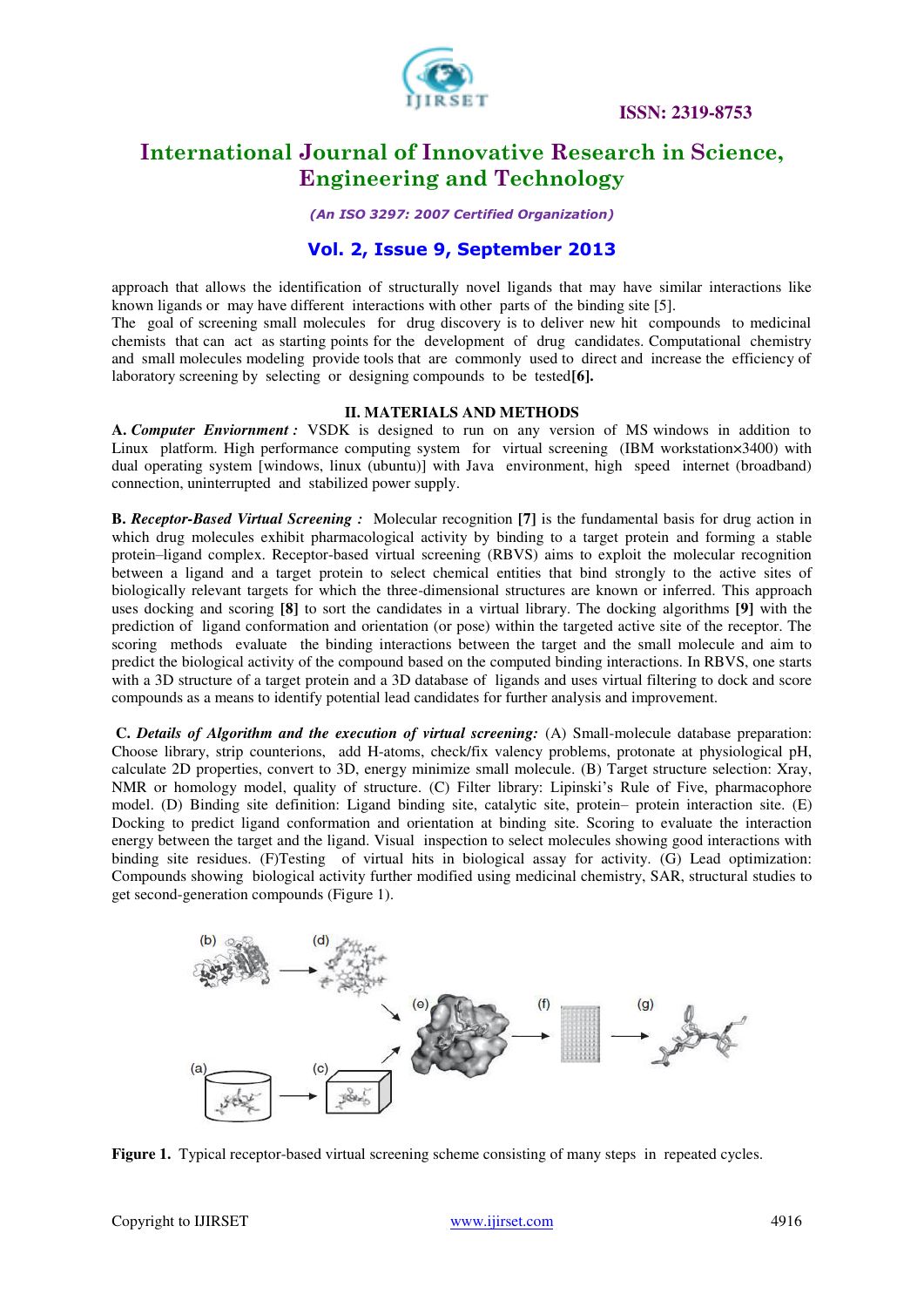

# **International Journal of Innovative Research in Science, Engineering and Technology**

*(An ISO 3297: 2007 Certified Organization)* 

### **Vol. 2, Issue 9, September 2013**

*D. Databases used for virtual Screening:* For the small-molecule compound database, it is desirable to have maximum structural diversity in the virtual library so as to maximize the chances of finding a hit for the target macromolecules. Some of the commonly used small-molecule databases in virtual screening are large public databases such as ZINC (3.3 million commercially available compounds; free), Available Chemicals Directory (ACD, 4 million entries; not free), National Cancer Institute compound database (NCI,400,000 entries; free), and MDDR (MDL Drug Data Report, >147,000 entries). Other possibilities for small-molecule collection include CMC (Comprehensive Medicinal Chemistry, >8600 entries), CSD (Cambridge Structural Database), Beilstein, and SciFinder. Large pharmaceutical companies have corporate databases of a few million compounds. Here we used NCI Diversity Subset-III database having 1597 ligand molecules.

*E. Required Input files and Directories:* AutoDock is one of the most widely used docking application tool, and its use requires a set of preparation steps for general screening. Induced in the process are preparations of acceptable ligands and a receptor macromolecule, calculation of maps, creation of folders for each ligand, and so on. AutoDock-Vina is a new program for molecular docking and virtual screening. VSDK (Virtual Screening by Docking ) needs two preparation steps only: preparations of the receptor and ligands and config file in which grid center, a grid box size, and a docking run number are assigned. The virtual screening with a new receptor can simply repeated by changing the receptor \*.pdbqt file and modifying the config file accordingly. Create a working directory in which all the necessary files will be saved. Download a target molecule (\*.pdb format) and identify the grid center by using AutoDock Tools (ADT). Then the \*.pdb format of the macromolecule should be converted to \*.pdbqt format. For the ligands, we search and obtained the small molecules from molecular databases such as NCI diversity Subset-III, ZINC. Ligands must be in mol2 format. Finally, we create a conf.txt file which includes receptor in \*.pdbqt format, a grid center with x,y,z coordinates in Angstrom, a grid box size in  $\AA$ , and a docking run number, usually 10 or more.

*F. Virtual Screening :* In order to perform the virtual screening for target protein Cytochrome P450 (CYP26A1), the active site was predicted in the modelled structure using the Q-siteFinder server [\(http://www.modelling.leeds.ac.uk/cgi-bin/qsitefinder/qsitefinder.cgi\)](http://www.modelling.leeds.ac.uk/cgi-bin/qsitefinder/qsitefinder.cgi), an energy-based method for the prediction of protein-ligand binding sites. In Q-SiteFinder, the protein surface is coated with a layer of methyl (-CH3) probes to calculate van der Waals interaction energies between the protein and probes. Probes with favorable interaction energies are retained and clusters of these probes are ranked based on the number of probes in a cluster. The largest or energetically most favorable cluster is then ranked first and considered as a potential ligand-binding site. Out of all 10 predicted binding sites, first active site was chosen for the screening of a set of ligand databases. Using the protein-ligand docking method, virtual screening was performed for the target CYP26A1 against the NCI diversity subset-III molecules retrieved from the ZINC databases. ZINC is a free database of commercially-available compounds for virtual screening. ZINC contains over 21 million purchasable compounds in ready-to-dock, 3D formats. ZINC database is provided by the Shoichet Laboratory at the University of California, San Francisco (UCSF) [\(http://zinc.docking.org/\)](http://zinc.docking.org/) **[10]**. The virtual screening was carried out using the Autodockvina package [\(http://vina.scripps.edu/\)](http://vina.scripps.edu/). Before performing the screening process, a set of 1597 compounds (NCI Diversity subset-III) available in mol2 file format were converted into pdbqt file format using a small python script prepare\_ligand4.py. The receptor molecule (target) was also converted into pdbqt format using prepare\_receptor4.py script available in Autodock Tools package. Using this program the hydrogen and hydrophobic interactions between the ligand and amino acid residues within the active site of the CYP26A1 were analyzed.

Lipinski's Rule of Five is a rule of thumb to evaluate druglikeness or determine if a chemical compound with a certain pharmacological or biological activity has properties that would make it a likely orally active drug in humans. The rule describes molecular properties important for a drug's pharmacokinetics in the human body, including their absorption, distribution, metabolism, and excretion ("ADME"). However, the rule does not predict if a compound is pharmacologically active.The rule is important for drug development where a pharmacologically active lead structure is optimized step-wise for increased activity and selectivity, as well as drug-like properties as described by Lipinski's rule.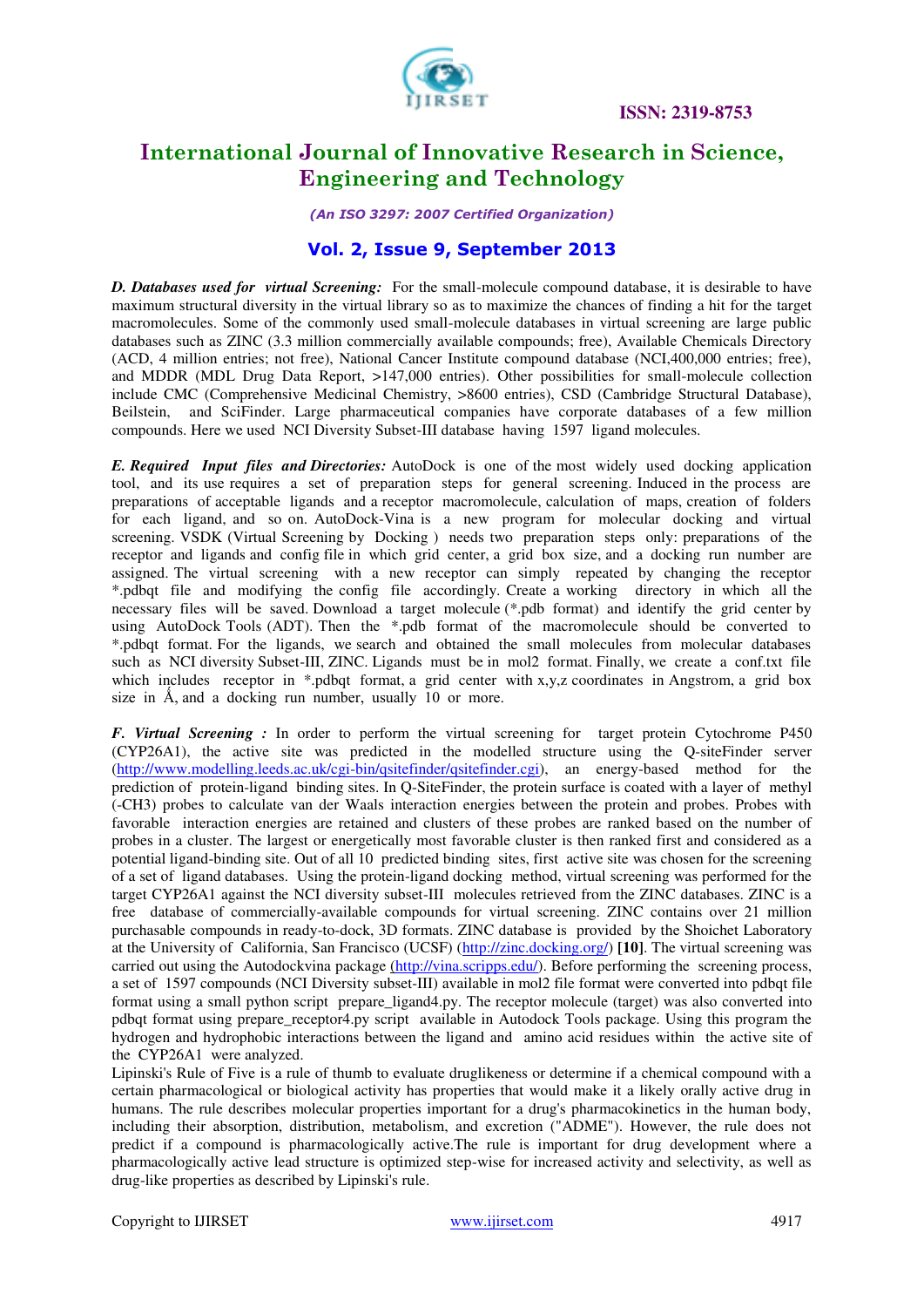

## **International Journal of Innovative Research in Science, Engineering and Technology**

*(An ISO 3297: 2007 Certified Organization)* 

### **Vol. 2, Issue 9, September 2013**

#### **III. RESULT AND DISCUSSION**

The active site in the 3D structure of CYP26A1 on X, Y & Z coordinates were located as  $40.00\text{\AA}$ ,  $7.00\text{\AA}$  and 17.00 Å respectively. Before performing the virtual screening for the CYP26A1 as a drug target, the receptor was prepared using a Python script in the MGL tools package. The grid size for the receptor for docking was given as 30 Å, 30Å and 30Å on X, Y & Z coordinates respectively, which makes sure that the search space is large enough for the ligand to rotate in. Using the Autodock vina package, 1597 molecules from the NCI diversity subset III were screened by the protein-ligand docking method. The Autodock vina algorithm searches the ligands in different orientations in the active site of receptor. Two components searching and scoring are involved in most of the docking algorithms. The vina scoring function amalgamates knowledge based potentials and empirical scoring functions, which extracts empirical information from both the conformational preferences of the receptor-ligand complexes and the experimental affinity measurements. After performing the virtual screening using the vina package, the docking results were analyzed from the log files using a Python script in the ADT (Auto Dock Tool). Based on the energy score, top 10 ligands from the NCI diversity subset III molecules were selected for further analysis Table 1.

| S.No | <b>Ligands</b> | <b>Estimated</b> Free Energy |  |  |  |  |  |
|------|----------------|------------------------------|--|--|--|--|--|
|      | (ZINC ID)      | of Binding (Kcal/Mol)        |  |  |  |  |  |
| 1.   | ZINC03916235   | $-19.5$                      |  |  |  |  |  |
| 2.   | ZINC01855333   | $-18.8$                      |  |  |  |  |  |
| 3.   | ZINC03830627   | $-16.9$                      |  |  |  |  |  |
| 4.   | ZINC01629596   | $-16.3$                      |  |  |  |  |  |
| 5.   | ZINC01568793   | $-16.2$                      |  |  |  |  |  |
| 6.   | ZINC05462666   | $-15.1$                      |  |  |  |  |  |
| 7.   | ZINC01625092   | $-15.0$                      |  |  |  |  |  |
| 8.   | ZINC013208019  | $-14.8$                      |  |  |  |  |  |
| 9.   | ZINC01607786   | $-14.7$                      |  |  |  |  |  |
| 10.  | ZINC05410104   | $-14.6$                      |  |  |  |  |  |

**Table 1**: Estimated Free Energy of Binding of the top 10 ligands.

Screened ligands are further analyzed on the basis of Lipnski Rule of five. Lipnski rule consists of set of parameters along with their threshold values based on which the druglikeliness of chemical compound is decided. The second important stage of ligands preparation is study of Ambiguity. Ambiguity studies are performed to check the ambiguity or the doubtfulness in the confirmation of the structure. For performing the ambiguity studies Dundee PRODRG server is used. PRODRG [\(http://davapcl.bioch.dundee.ac.uk/prodrg/index.html\)](http://davapcl.bioch.dundee.ac.uk/prodrg/index.html) takes the description of small molecules and from it generates a variety of topologies for use, as well as energy-minimized coordinates in a variety of formats. The Ambiguity gives the information about the net charge of the molecule, the number of partial charges, bonds, bond angles, in proper dihedral information is provided. The third and most important stage of screening the chemical compounds was Toxicity analysis. ADME and Toxicity testing has become one of the most important research activities related to new drug discovery. ADME an acronym in pharmacokinetics and pharmacology for absorption, distribution, metabolism, and excretion, and describes the disposition of a pharmaceutical compound within an organism. The four criteria all influence the drug levels and kinetics of drug exposure to the tissues and hence influence the performance and pharmacological activity of the compound as a drug. If the drug is not fulfilling any of these criteria it will lead to toxic. The tool used to analyze the ADME and Toxicity of the chemical is Moyle ADME Server [\(http://mobyle.rpbs.univ-paris](http://mobyle.rpbs.univ-paris-didcrot.fr/cgi-bin/portal.py?form=FAF-Drugs#forms::FAF-Drugs2)[didcrot.fr/cgi-bin/portal.py?form=FAF-Drugs#forms::FAF-Drugs2\)](http://mobyle.rpbs.univ-paris-didcrot.fr/cgi-bin/portal.py?form=FAF-Drugs#forms::FAF-Drugs2). In the parameters, the rings number should be less than 4 as the number of rings increases the aromaticity and structure complexity which in turn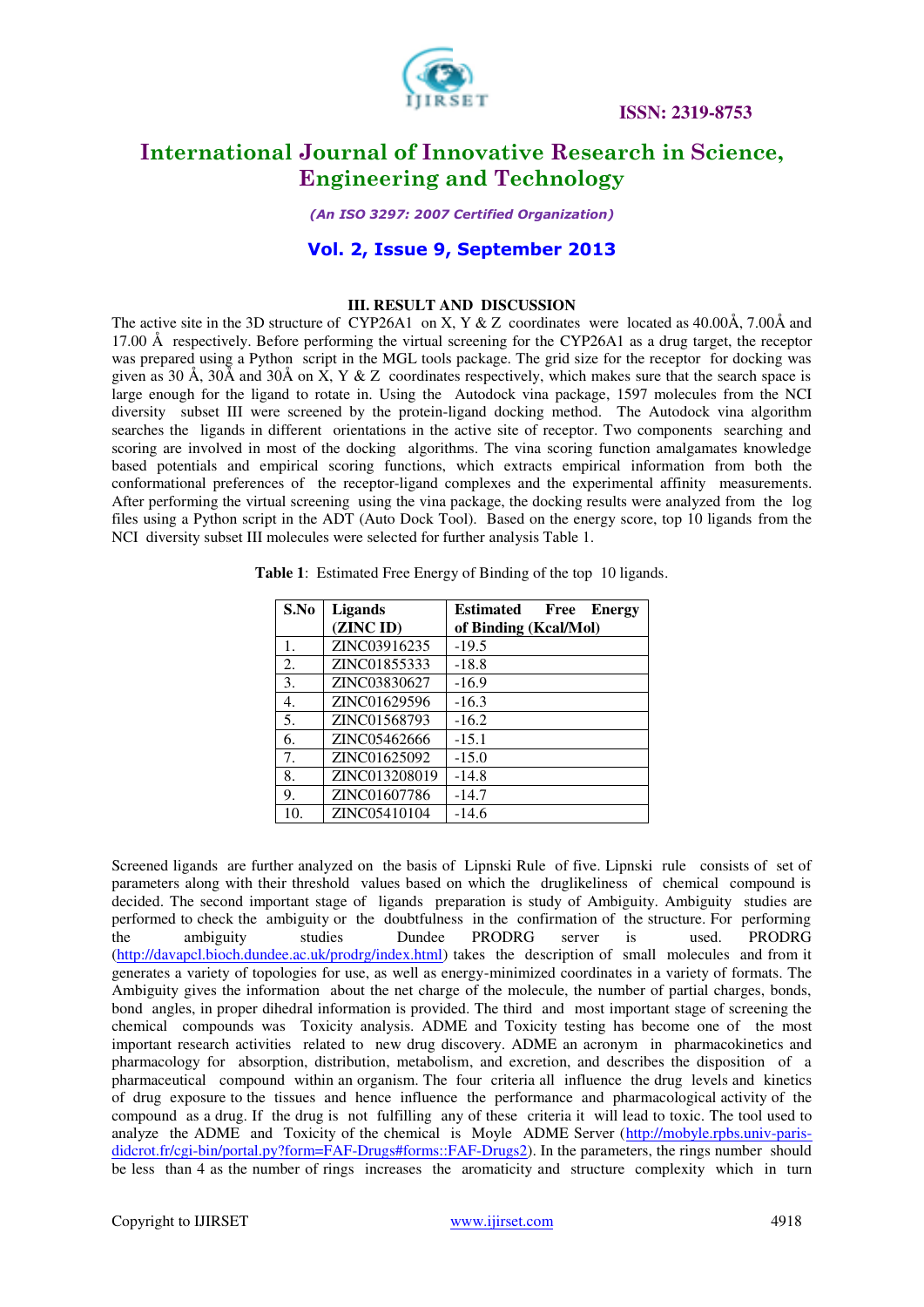

## **International Journal of Innovative Research in Science, Engineering and Technology**

*(An ISO 3297: 2007 Certified Organization)* 

### **Vol. 2, Issue 9, September 2013**

affect the toxicity. It provides the information weather compound submitted is rejected or accepted based on which chemical is filtered as non toxic and accepted **(Table 2).**

| S.No | <b>Ligands</b><br>Zinc ID | $\mathbf{x}$<br>Log P<br><b>Value</b> | H<br>bond<br><b>Donor</b> | H bond<br>Acceptor | <b>Molecular</b><br>Weight | <b>Apolar</b><br><b>Desolvation</b> | Polar<br><b>Desolvation</b> | <b>Net</b><br>Charge | <b>Rotable</b><br><b>Bond</b> | tSPA<br>$(\AA)$ |
|------|---------------------------|---------------------------------------|---------------------------|--------------------|----------------------------|-------------------------------------|-----------------------------|----------------------|-------------------------------|-----------------|
| 1.   | ZINC03916235              | 5.45                                  | $\Omega$                  | 6                  | 541.736                    | 14.73                               | $-21.64$                    | $\Omega$             | $\mathbf{1}$                  | $\overline{93}$ |
| 2.   | ZINC01855333              | 4.25                                  | 1                         | 3                  | 337.463                    | 2.27                                | $-7.26$                     | $\Omega$             | $\Omega$                      | 46              |
| 3.   | ZINC03830627              | 4.49                                  | $\theta$                  | 2                  | 356.465                    | 14.09                               | $-15.27$                    | $\Omega$             | $\Omega$                      | 34              |
| 4.   | ZINC01629596              | 3.62                                  | $\theta$                  | 3                  | 275.307                    | 9.31                                | $-8.35$                     | $\Omega$             | $\Omega$                      | 39              |
| 5.   | ZINC01568793              | 4.28                                  | $\overline{0}$            | 6                  | 484.596                    | 4.13                                | $-20.24$                    | $\Omega$             | 3                             | 74              |
| 6.   | ZINC05462666              | 5.26                                  | 6                         | 10                 | 546.28                     | 6.36                                | $-17.55$                    | $\Omega$             | $\mathbf{1}$                  | 173             |
| 7.   | ZINC01625092              | 4.18                                  | $\theta$                  | 3                  | 294.35                     | 3.52                                | $-9.26$                     | $\Omega$             | 6                             | 43              |
| 8.   | ZINC013208019             | 4.29                                  | $\theta$                  | 2                  | 283.33                     | 9.94                                | $-12.23$                    | $\Omega$             | $\mathbf{1}$                  | 30              |
| 9.   | ZINC01607786              | 6.19                                  | $\overline{2}$            | 3                  | 392.252                    | 10.2                                | $-11.94$                    | $\Omega$             | $\overline{2}$                | 49              |
| 10.  | ZINC05410104              | 1.58                                  | 1                         | 6                  | 364.438                    | 6.25                                | $-15.07$                    | $\Omega$             | $\Omega$                      | 82              |

**Table 2 : Physiochemical properties of Screened 10 Ligand molecules.** 

Lipinski's Rule of Five is a rule of thumb to evaluate druglikeness or determine if a chemical compound with a certain pharmacological or biological activity has properties that would make it a likely orally active drug in humans. The rule describes molecular properties important for a drug's pharmacokinetics in the human body, including their absorption, distribution, metabolism, and excretion ("ADME"). The rule is important for drug development where a pharmacologically active lead structure is optimized step-wise for increased activity and selectivity, as well as drug-like properties as described by Lipinski's rule.

Given the limitations of the current scoring functions, a recent trend in this field has been the use of consensus scoring schemes and visual inspection to select likely candidates. Consensus scoring combines the information from different scores to balance errors in individual scores, reduces the number of false positives identified by individual scoring functions, and improves the odds of identifying the true ligands.

#### **IV. CONCLUSION**

Binding affinity data alone does not determine the overall potency of a drug. Potency is a result of the complex interplay of both the binding and ligand efficacy. Ligand efficacy refer to the ability of the ligand to produce to a biological response upon binding to the target receptor and the quantitative magnitude of this response. This response may be as an agonist, antagonist depending on the physiological response produced. The predicted model of CYP26A1 was used for virtual screening against the NCI diversity subset-III ligand databases which contain 1597 compounds. Based on the docking energy scores and ADME properties, it was found that top four ligands i.e. ZINC03916235, ZINC01855333, ZINC03830627, ZINC01629596 are having lower energy scores which reveal higher binding affinity towards the active site of